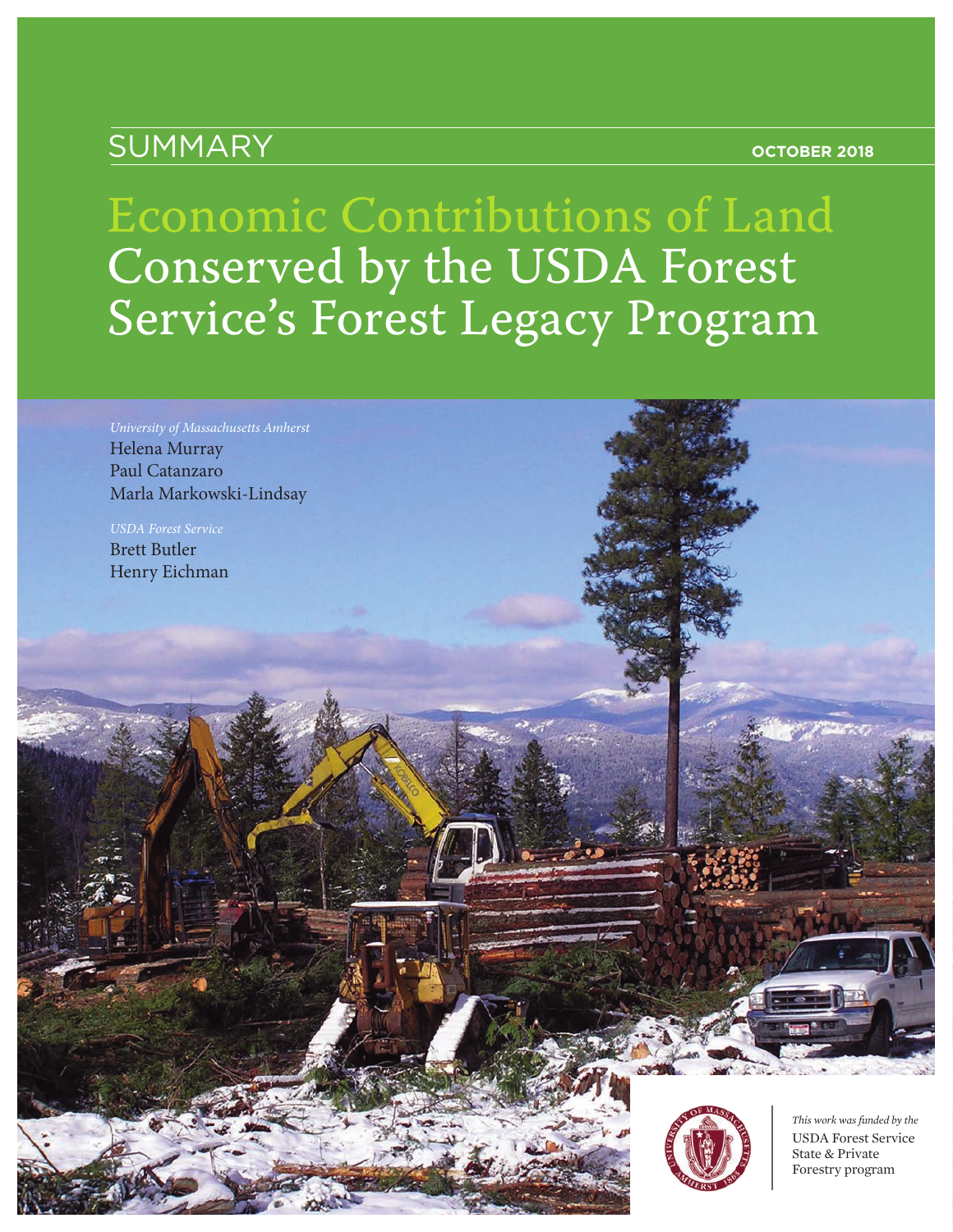### INTRODUCTION

The Forest Legacy Program (FLP) is a conservation program administered by the USDA Forest Service that seeks to protect traditional forest uses and intact working forest landscapes. The program awards grants that help pay for conservation easements and fee-simple land purchases that are then held by state agencies. Forests conserved using FLP funding not only provide environmental benefits but also must be managed to provide tangible economic and social benefits to the public.

We sought to quantify the economic activities that happen on FLP land in four areas of the country (Figure 1, Table 1), and to assess how these activities contribute to the economy of the multi-state region in which the projects are located. We used national, regional, and statewide data to estimate annual timber harvest volumes and wood utilization, value of maple syrup production and tree planting (where applicable), annual use and trip spending for fishing, hunting, and snowmobiling for each FLP property in the study areas. We estimated how economic activities on FLP lands contribute to the multistate regional economy using IMPLAN. IMPLAN is an input-output software that models the direct, indirect and induced effects of economic activity on the greater economy of the multi-state region.

To better understand how the FLP works at the local level to benefit landowners and communities, we interviewed landowners and managers of forests conserved through the FLP in each study area.

#### Figure 1 *|* MAP OF THE STUDY AREAS



### We estimated how economic activities on FLP land in four areas of the country contribute to regional economies

Table 1<sup>*|*</sup> **INFORMATION ABOUT THE FLP IN EACH OF THE FOUR STUDY AREAS\*** 

| Study area                         | Completed<br>projects | <b>Areas</b><br>conserved | Average total price/acre of<br>easement or land purchase | Average %<br>non-federal<br>cost share |
|------------------------------------|-----------------------|---------------------------|----------------------------------------------------------|----------------------------------------|
| Northern Forest                    | 56                    | 1,297,416                 | \$298                                                    | 34%                                    |
| Northern WI/<br>Upper Peninsula MI | 12                    | 265,502                   | \$394                                                    | 57%                                    |
| GA/SC                              | 21                    | 141.643                   | \$2.304                                                  | 60%                                    |
| Northern ID/Western MT             | 35                    | 323.903                   | \$713                                                    | 40%                                    |

\*Includes projects completed before Fiscal Year 2018

\$ **29 MILLION** estimated annual total value added to the economy of each multi-state region from economic activities on all FLP land in the study areas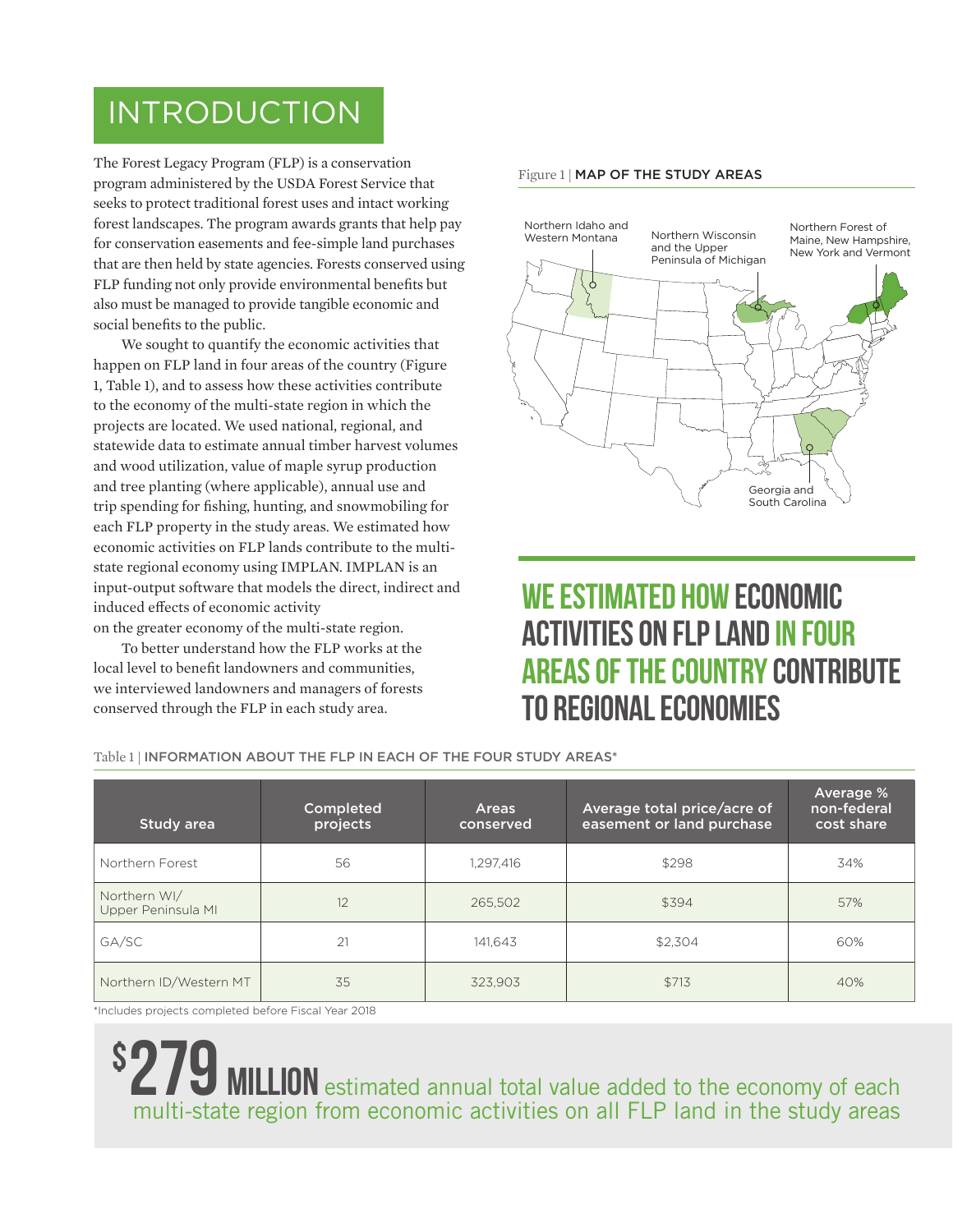### RESULTS

- Table 2 shows the approximate contribution that FLP land in the four study areas has on the economy of the multi-state regions. While we only estimated economic activities from FLP land located within the study areas, these activities contribute to the economy of larger regions. Therefore, we modeled the contributions that these activities provide to the entire multi-state economy. Results are presented for employment and value added.
	- **◦ Employment** is the average number of full and parttime jobs associated with the inputs.
	- **◦ Value added** reflects the contribution that the inputs have on gross regional product. Value added includes wages, proprietor income, and total economic output minus intermediate inputs.
- The results show a snapshot of how estimated economic activities on FLP lands contributed to each regional 2016 economy. These results are approximate estimates for the entire multi-state region encompassing the study areas and should not be applied to any specific property or acre of land. For more detailed results including a breakdown of direct and secondary contributions, labor income and economic output see the full report.

## CONCLUSIONS

- **\$140 per acre:** The average annual estimated contribution to gross regional product from timber harvesting, tree planting, maple syrup, hunting, fishing, bird watching and snowmobiling on FLP land in the study areas.
- **280-2,500 jobs per region:** These properties support hundreds of jobs in each study area.
- **\$350 per acre:** Average FLP funding used for conservation easement and fee-simple land purchases in the study areas. The up-front costs of conserving these lands ensures that the social, economic and environmental benefits that these forests provide continue in perpetuity.

#### Table 2 *|* ESTIMATED TOTAL ANNUAL ECONOMIC CONTRI-BUTIONS FROM FLP LAND IN THE STUDY AREAS\*

|                                | <b>Employment</b> | <b>Value added</b> |  |  |  |
|--------------------------------|-------------------|--------------------|--|--|--|
| <b>Northern Forest</b>         |                   |                    |  |  |  |
| Recreation                     | 282               | \$20,128,000       |  |  |  |
| Timber                         | 2140              | \$158,892,000      |  |  |  |
| Syrup                          | 140               | \$4,663,000        |  |  |  |
| Total                          | 2,560             | \$183,683,000      |  |  |  |
| Northern WI/Upper Peninsula MI |                   |                    |  |  |  |
| Recreation                     | 80                | \$3,878,000        |  |  |  |
| Timber                         | 475               | \$33,695,000       |  |  |  |
| Total                          | 555               | \$37,573,000       |  |  |  |
| GA/SC                          |                   |                    |  |  |  |
| Recreation                     | 40                | \$2,331,000        |  |  |  |
| Timber                         | 230               | \$21,017,000       |  |  |  |
| Planting                       | 10 <sup>2</sup>   | \$349,000          |  |  |  |
| Total                          | 280               | \$23,697,000       |  |  |  |
| Northern ID/Western MT         |                   |                    |  |  |  |
| Recreation                     | 30                | \$1,247,000        |  |  |  |
| Timber                         | 530               | \$32,846,000       |  |  |  |
| Planting                       | $\mathfrak{D}$    | \$108,000          |  |  |  |
| Total                          | 562               | \$34,201,000       |  |  |  |

\* Value added is represented in 2018 dollars. Results include direct and secondary contributions.

- **34-60%:** The average percentage of the total project price that was covered by non-federal partners. The FLP requires that 25% of the total price be covered with costshare, but for most projects that proportion is much higher. High investment amounts from local partners show that communities care about conserving working forests and that FLP support makes widely-desired forest management and conservation outcomes possible.
- **Future research** is needed to understand the full value of the program and program land. A cost/benefit analysis that monetizes the market and non-market values that the land provides and compares them to the full cost of the program could be used for this purpose.

\$ <sup>1</sup>140 PER ACRE average annual value added to the regional economy from economic activities on FLP land in the study areas